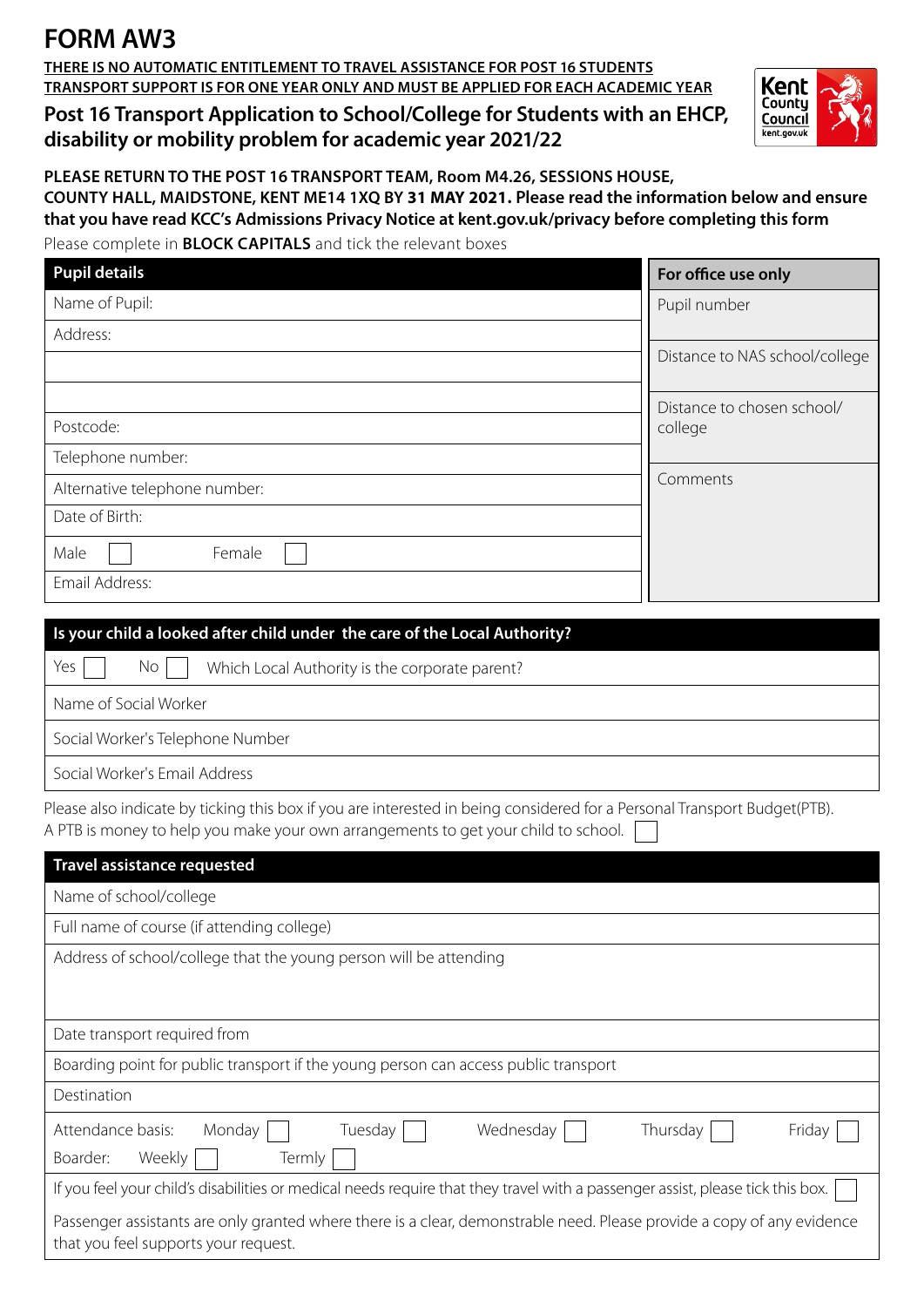## **Denominational Travel**

If you are applying under denominational transport criteria, please tick this box  $| \cdot |$  and attach evidence signed by a vicar/priest of the same denomination as the school/college stating that the child is a regular and practising member of a church of the same denomination as the school/college.

| Please make sure you remember the following as it may not be possible to process this application without<br>this information |  |
|-------------------------------------------------------------------------------------------------------------------------------|--|
|                                                                                                                               |  |

Attach medical evidence from your consultant or GP to support your application -

dated within the last 12 months

Check the form and ensure all the details are correct and accurate

**Transport assistance is normally only provided at the beginning and end of the academic day. The beginning and end of the academic day is determined by the times of the first programmed educational lesson and the last educational lesson during normal college hours. This relates to all the students using the same vehicle. Please remember to apply each academic year as post 16 transport is for one year only.**

## **Disclaimer**

I confirm that the details I have provided are complete and accurate. I understand that you may take action against me, including criminal prosecution and civil recovery, if I have provided false information in this application. I consent to the disclosure of information on this form by Kent County Council for the purpose of the verification of this claim and the investigation, prevention, detection and prosecution of fraud.

The details you provide will be processed by Kent County Council for use in providing transport services for young people of school/college age and may be disclosed to relevant schools/colleges and contractors acting on behalf of Kent County Council for the provision of school/college transport.

I agree that you will use the information I have provided to process my claim for transport assistance and will contact other sources as allowed by the law to verify my initial, and ongoing, entitlement.

**Incomplete applications will be returned and not processed until all requested information has been provided.** 

| <b>Sign and date:</b>              |                   |
|------------------------------------|-------------------|
| PARENT/GUARDIAN                    |                   |
| Print Name: Mr / Mrs / Miss / Ms / | Parent / Guardian |
| Signed:                            | Date:             |
| <b>STUDENT</b>                     |                   |
| Print Name:                        |                   |
| Signed:                            | Date:             |

**Due to the large number of applications we are unable to confirm receipt of your form.**